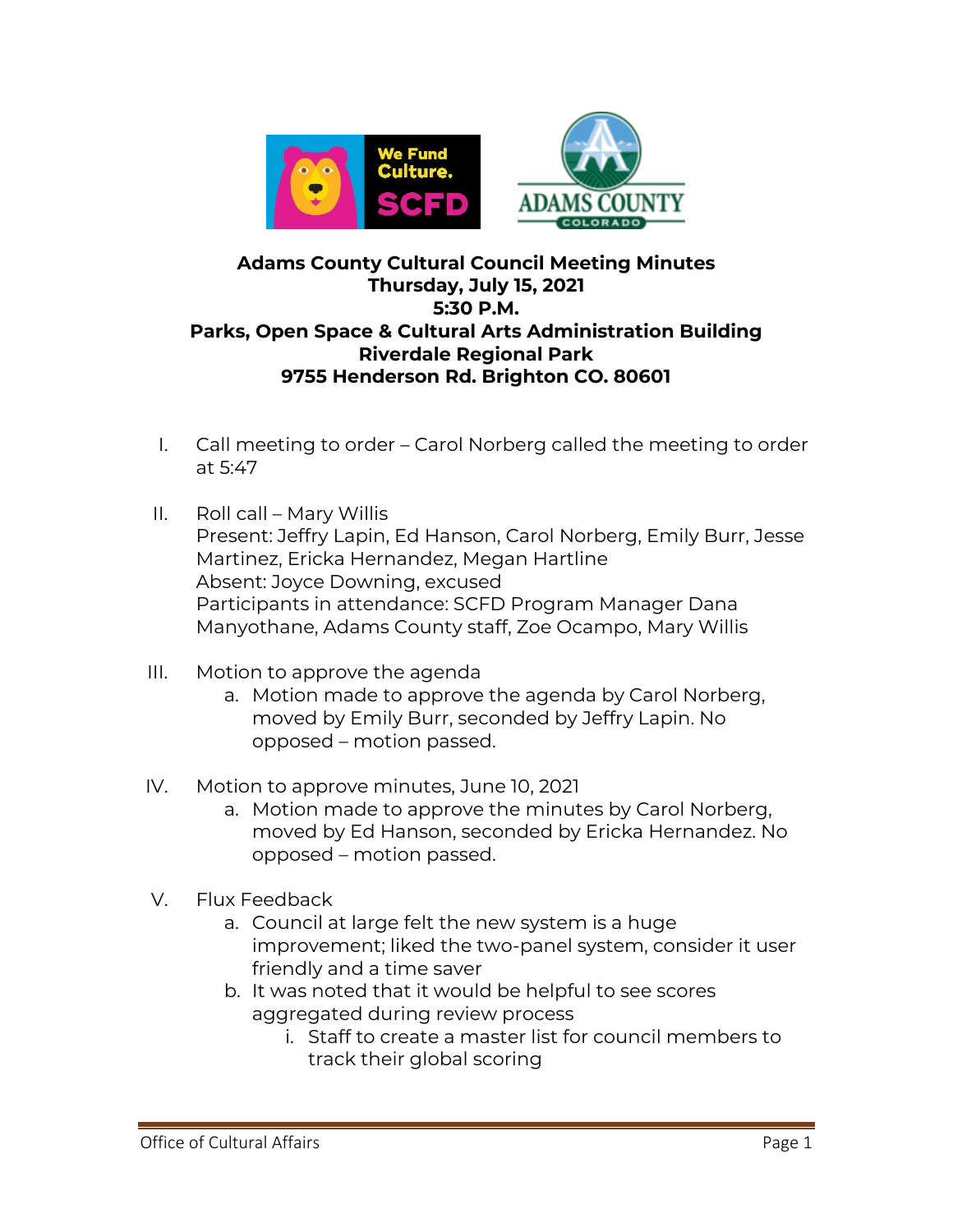- VI. Study Session Debrief
	- a. Organization interviews are never coming back
	- b. Council-Identified Goals for Study Sessions:
		- i. To provide coaching and feedback to organizations
		- ii. To encourage council dialogue on organizations
	- c. Study Session Process: to allow for the most inclusive, accessible Study Sessions, the Council recommends the following:
		- i. Virtual Study Sessions
		- ii. Organizations highly encouraged to attend, as viewers only
		- iii. Meeting recordings available to the public, to serve as Study Session minutes
		- iv. Every organization is discussed, including those applying only for GOS
		- v. Every organization is discussed based on a set of conversation / critique points
			- 1. More to discuss on creating the conversation / critique points
		- vi. No follow up notes sent to organizations (meeting recording available)
		- vii. Questions
			- 1. Much discussion was had about whether to ask /send questions to the organizations. Given the established goals of the Study Sessions moving forward, several members question the efficacy and necessity of questions, and whether the grant should be expected to stand alone. Discussion to continue at Retreat.
	- d. Moving forward, it was suggested we communicate to the organizations high-level areas of focus and priority for Adams County. Jesse Martinez noted that the council needs the County's input on Cultural Arts planning priorities. Staff to bring to Retreat.
- VII. SCFD Update Dana Manyothane
	- a. SCFD pandemic recovery pulse:
		- i. Tier I organizations presented to the board they are starting to make a comeback.
		- ii. Tier IIs are next and should shed light on overall state of arts & culture.
		- iii. Tier IIIs Douglas and Arapahoe Counties were able to fund some of their organizations above 100%/request. Denver GOS funding was down.